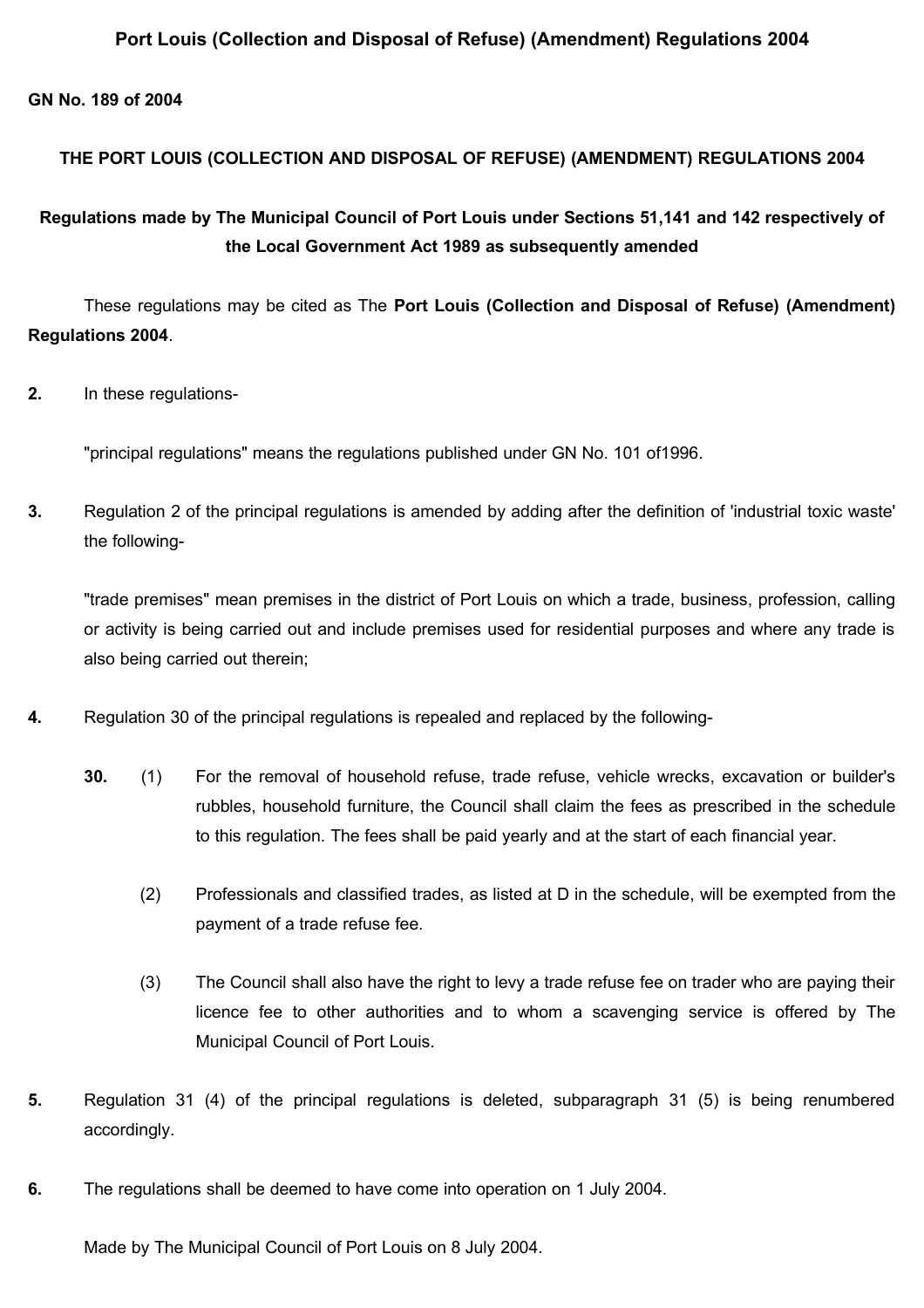## **SCHEDULE**

(Regulation 30)

| 1. | А.                                                  | household                                                                                                                                                                                                                        | Occasional services on demand<br>For the removal of refuse resulting from general cleaning of<br>premises                                                                                                                  | Rs 300 per lorry:<br>trip/trolley |  |  |
|----|-----------------------------------------------------|----------------------------------------------------------------------------------------------------------------------------------------------------------------------------------------------------------------------------------|----------------------------------------------------------------------------------------------------------------------------------------------------------------------------------------------------------------------------|-----------------------------------|--|--|
| 2. | For the removal of trade refuse from trade premises |                                                                                                                                                                                                                                  | Rs 1000 per lorry<br>trip/trolley                                                                                                                                                                                          |                                   |  |  |
|    | В.                                                  |                                                                                                                                                                                                                                  | For the regular removal of trade refuse from the following trade premises:<br>Restaurants, hotels, boarding houses, industries or factories, hypermarkets, Rs 3000 yearly<br>supermarkets, printer (more than 5 employees) |                                   |  |  |
|    | C.                                                  | For the regular removal of trade refuse generated from trading activities other<br>than those mentioned at B above                                                                                                               |                                                                                                                                                                                                                            |                                   |  |  |
|    |                                                     | (i)                                                                                                                                                                                                                              | For trading premises located in the central part of Port Louis                                                                                                                                                             | Rs 1500 yearly                    |  |  |
|    |                                                     | (ii)                                                                                                                                                                                                                             | For trading premises located outside the central part of Port Louis                                                                                                                                                        | Rs 600 yearly                     |  |  |
|    | D.                                                  |                                                                                                                                                                                                                                  | List of classified trades exempted from the payment of trade refuse fee                                                                                                                                                    |                                   |  |  |
|    |                                                     | Accountant<br>Architect<br>Attorney<br>Beach hawker<br><b>Blacksmith</b><br><b>Bread seller</b><br><b>Brokers</b><br>Caretaker of tombs<br>Computer network coordinator<br>Computer programmer/software developer<br>Consultants |                                                                                                                                                                                                                            |                                   |  |  |
|    |                                                     |                                                                                                                                                                                                                                  | Contractor of buses                                                                                                                                                                                                        |                                   |  |  |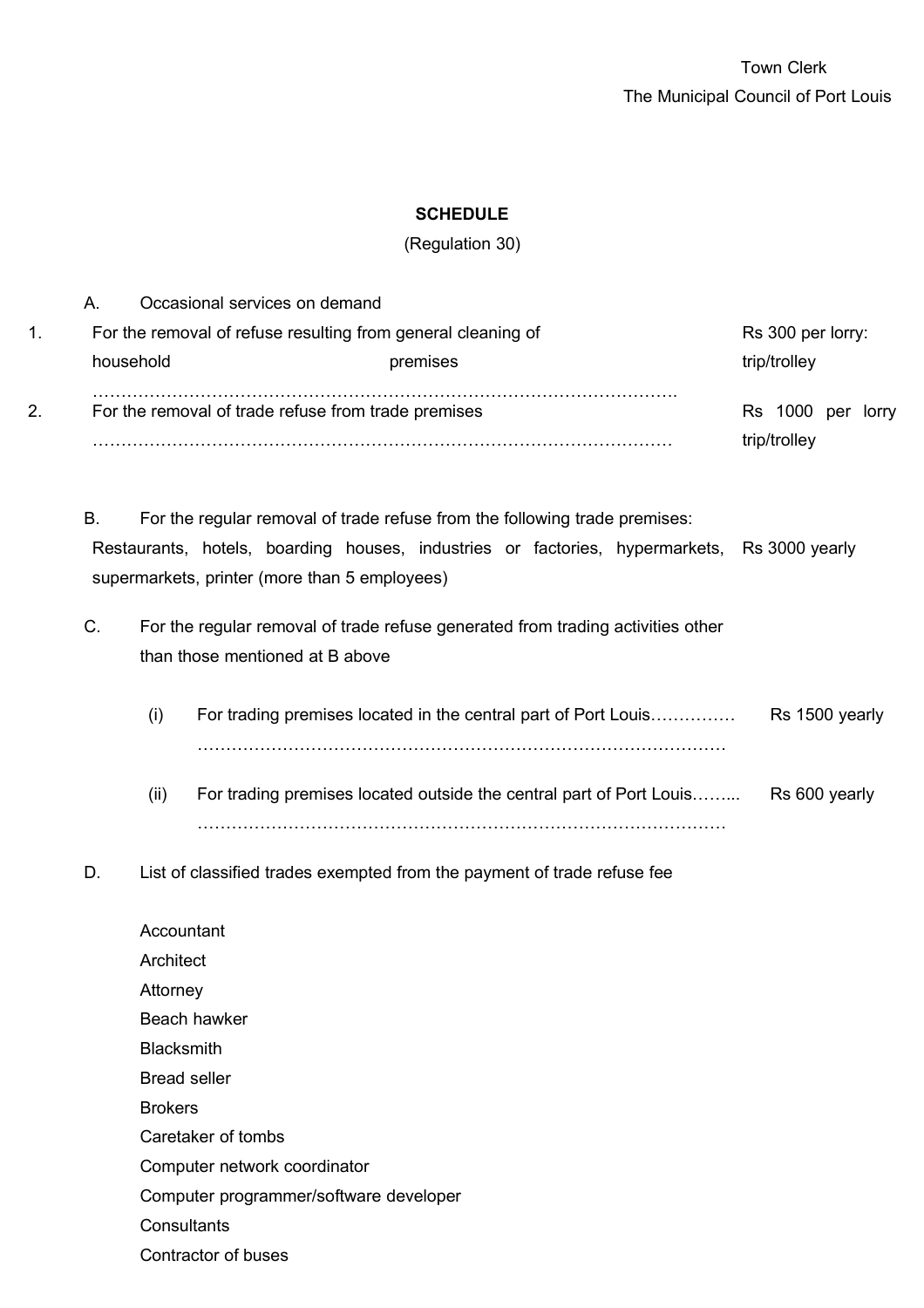Contractor of cars Contractor for hire of audio equipment Contractor for hire of decorative items and equipment Contractor for hire of scaffolding and equipment Contractor of plants and equipment Coppersmith Dental mechanic Distributors of general merchandise, foodstuffs and non foodstuffs, gold and silverwares, alcoholic and non alcoholic beverages Driving school Engineer Engraver Gas seller (retail/wholesale) Gymnasium **Handcarts Hawkers** Health club Job contractor 'B' (having no office, workshop and equipment) Keep fit centre Kindergarten Land surveyor Manufacturer of gold and silverwares Marine surveyor Massage parlour Matrimonial agency Milk seller Moneychanger Money lender Motor surveyor Museum Notary Public **Optician** Owner of goods vehicle Pawnbroker Photographer Private security agency Project manager Physiotherapist Quantity surveyor Scavenging contractor School bus operator

**Stockbroker** 

Stonemason